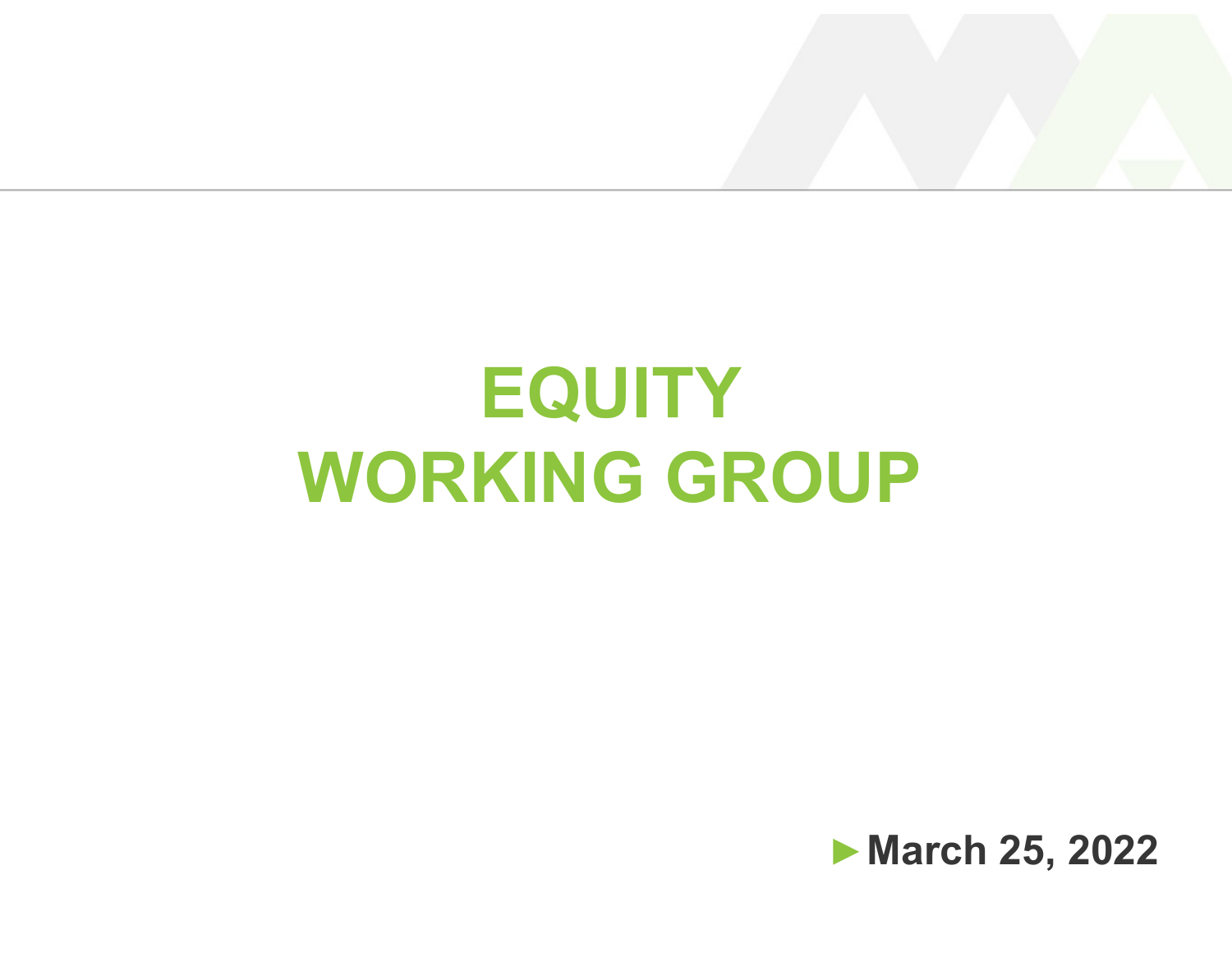#### AGENDA

#### ►Welcome

- ▶Review EWG 2022 schedule and topics
- AGENDA<br>►Welcome<br>► Review EWG 2022 schedule and topics<br>► DPU order on three year plan equity provisions<br>► Equity targets reporting overview
- ▶ Equity targets reporting overview
- ▶ Moderate income program updates
	- Income verification
	- **Moderate income program updates**<br>
	 Income verification<br>
	 Comprehensive program delivery model for enhanced HVAC<br>
	 equipment incentives<br>
	 Barrier mitigation<br>
	 Renter Strategic Plan-tactics<br>
	 Equity Working Group Marc • Comprehensive program delivery model for enhanced HVAC equipment incentives
		- Barrier mitigation
- ▶Renter Strategic Plan-tactics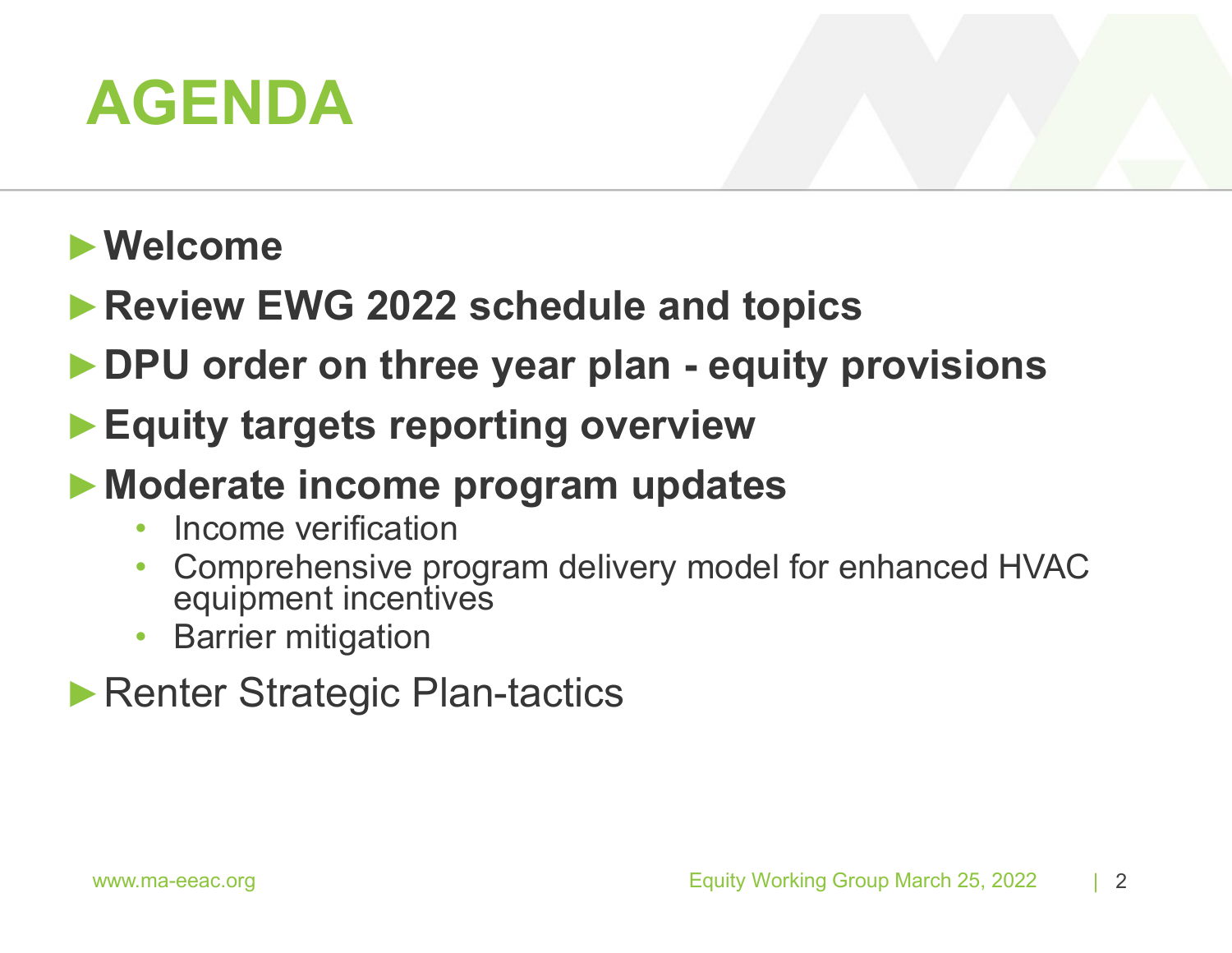#### 2022 MEETING SCHEDULE AND TOPICS

| <b>AND TOPICS</b>   | <b>2022 MEETING SCHEDULE</b>                                                                                                                                                                  |              |
|---------------------|-----------------------------------------------------------------------------------------------------------------------------------------------------------------------------------------------|--------------|
| <b>Meeting Date</b> | <b>Meeting Topics</b>                                                                                                                                                                         |              |
| <b>March</b>        | 1. Review EWG 2022 schedule<br>2. DPU Order on 3 year plan-equity provisions<br>3. Equity targets reporting overview<br>4. Moderate income program update<br>5. Renter strategic plan-tactics |              |
| <b>May</b>          | 1. Moderate income follow up<br>2. Annual reporting<br>3. Residential Education Grant                                                                                                         |              |
| <b>July</b>         | Renters/LL's, including providing feedback on<br><b>Renter Strategic Plan</b>                                                                                                                 |              |
| <b>August</b>       | <b>Community Partnerships</b>                                                                                                                                                                 |              |
| <b>October</b>      | <b>Small Business</b>                                                                                                                                                                         |              |
| <b>December</b>     | 1. Language Access Plan update<br>2. Workforce Development                                                                                                                                    |              |
| www.ma-eeac.org     | Equity Working Group March 25, 2022                                                                                                                                                           | $\mathbf{3}$ |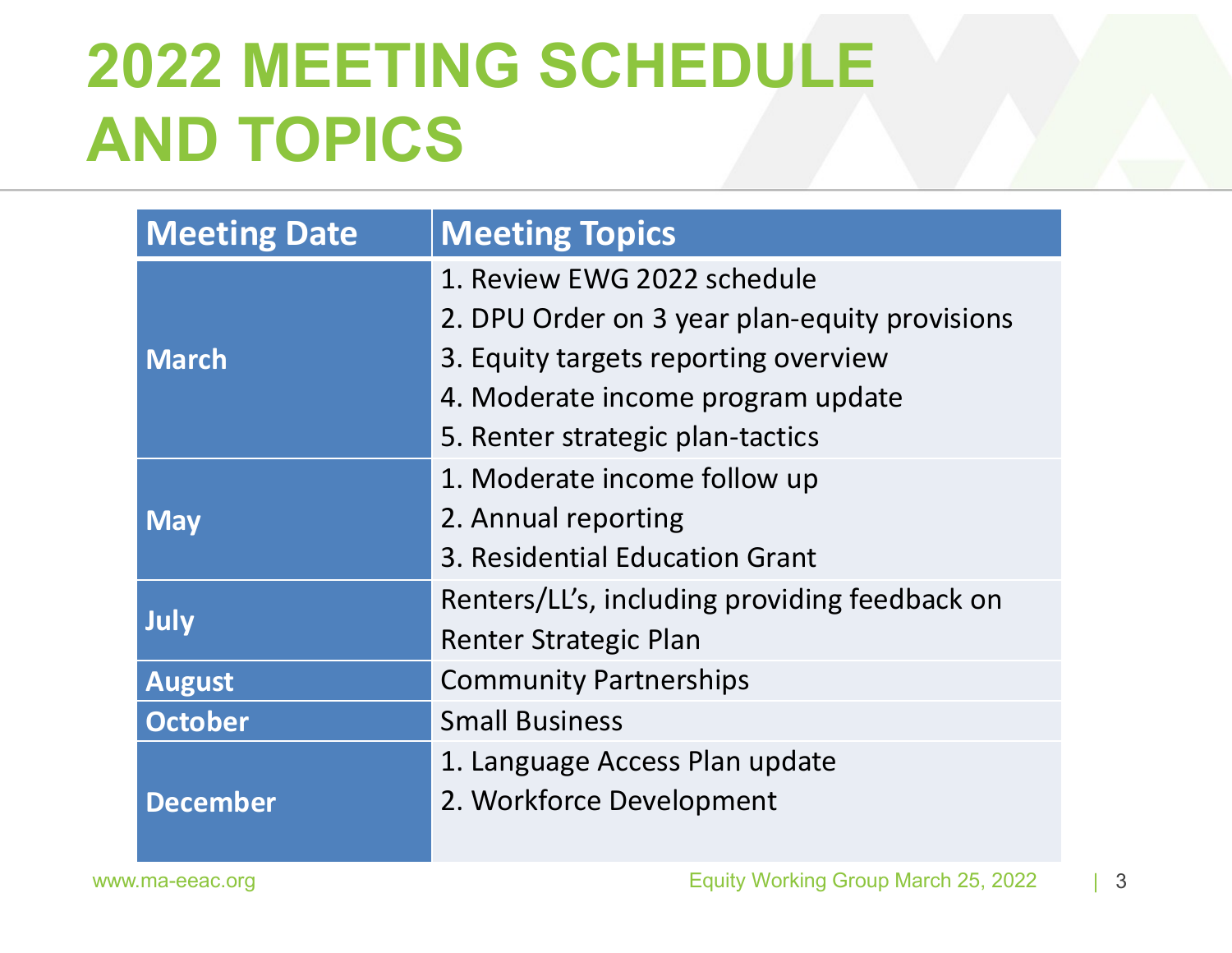# DPU ORDER EQUITY PROVISIONS

#### ►Detailed update provided at February EEAC meeting:

- − Targeted communities
- − Reporting by municipality (by zip code in Boston)
- − Renter Strategic Plan due 9/30/22
- − Follow up non participant study prior to next plan
- ▶Relevant compliance filing due April 1

## Relevant compliance filing due April 1<br>The detailed slides from Feb. EEAC are provided<br>at back of this deck.<br>Equity Working Group March 25, 2022 14 The detailed slides from Feb. EEAC are provided at back of this deck.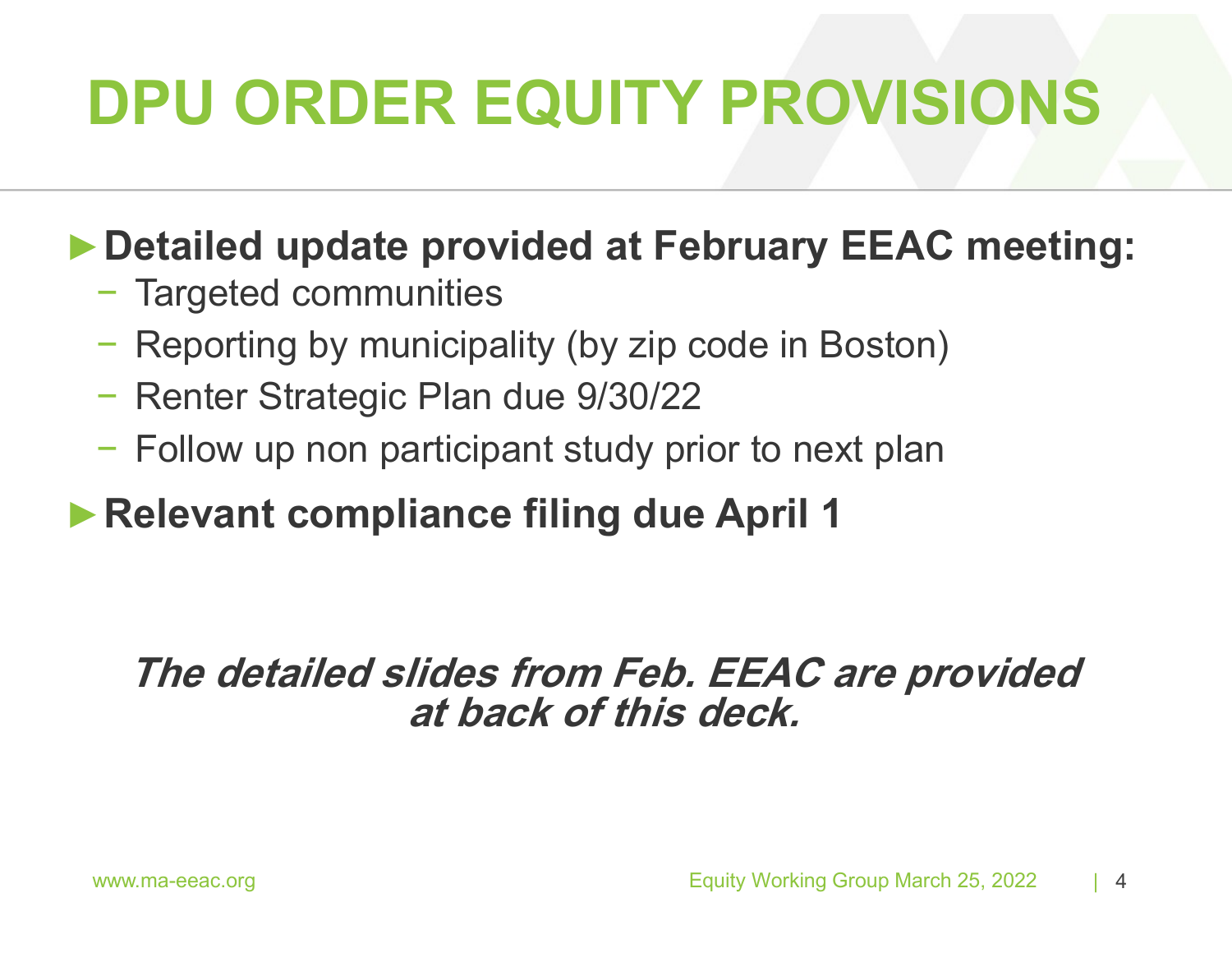#### EQUITY TARGETS REPORTING

| <b>EQUITY TARGETS REPORTING</b> |                                                         |                                                                                                            |
|---------------------------------|---------------------------------------------------------|------------------------------------------------------------------------------------------------------------|
| <b>Target category</b>          | <b>Reporting frequency</b>                              | 1st reporting                                                                                              |
| Moderate income                 | Quarterly                                               | May 2022 (weatherization)<br>May 2023 (heating<br>equipment)                                               |
| <b>Renters and landlords</b>    | 2x/year                                                 | August 2022 (renter unit<br>participation)<br>August 2023 (renter units in<br>attached low rise buildings) |
| Partnerships                    | Annually (generally--there are<br>various requirements) | February 2023                                                                                              |
| Workforce                       | Annually (generally--there are<br>various requirements) | February 2023                                                                                              |
| English isolated                | 2x/year                                                 | February 2023                                                                                              |
| <b>Small business</b>           | Annually                                                | February 2023                                                                                              |
| EJ municipalities               | Annually                                                | February 2023                                                                                              |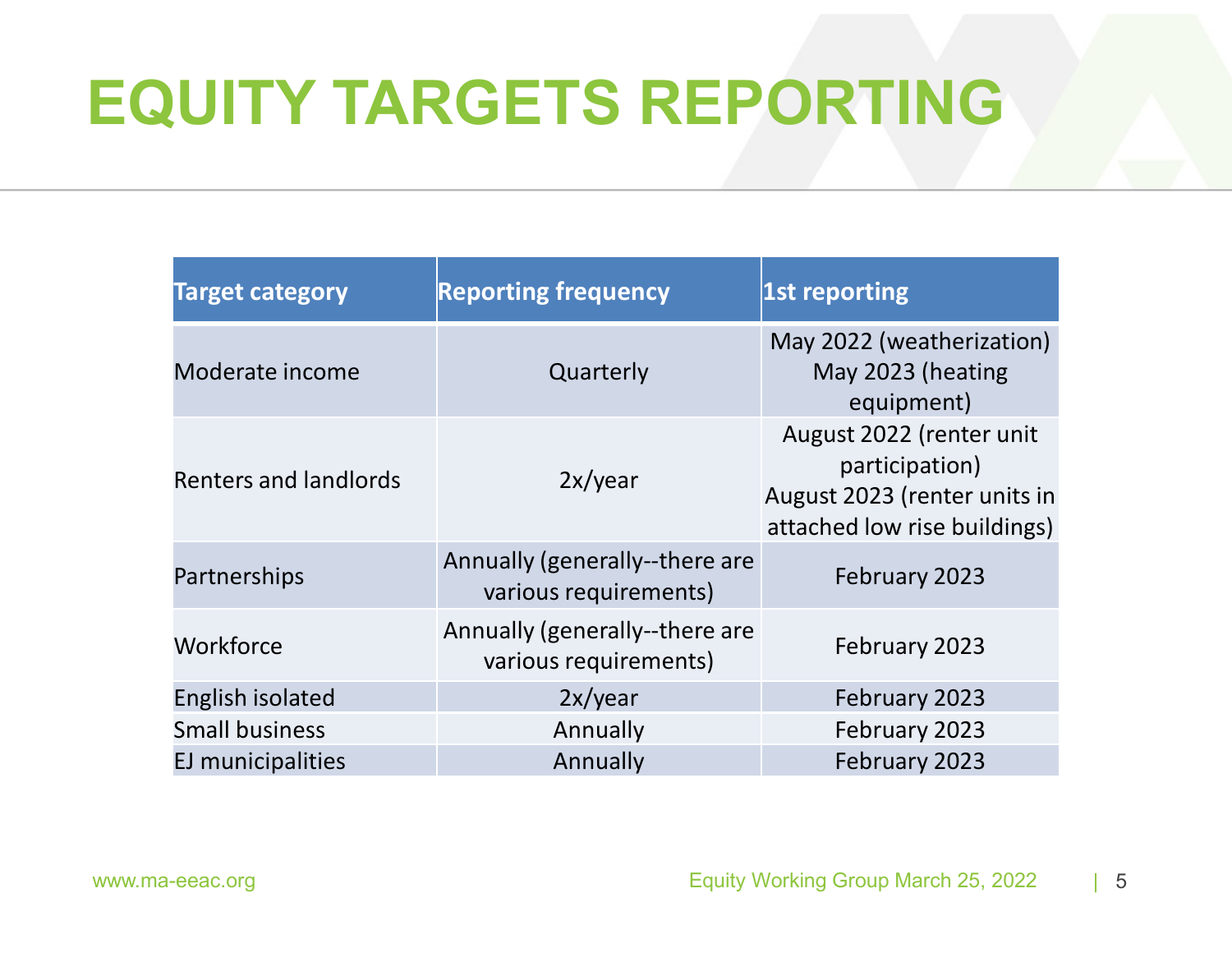#### MODERATE INCOME PROGRAM-BACKGROUND

- ▶ See "Moderate Income Details" tab of Equity Commitments 2022-2024 Excel file for the following information:
	- − Council's October resolution
	- − Information included on program implementation in 3-year plan
	- Additional implementation details provided to DPU<br>- Equity targets<br>www.ma-eeac.org<br>Equity Working Group March 25, 2022 | 6 − Additional implementation details provided to DPU
	- − Equity targets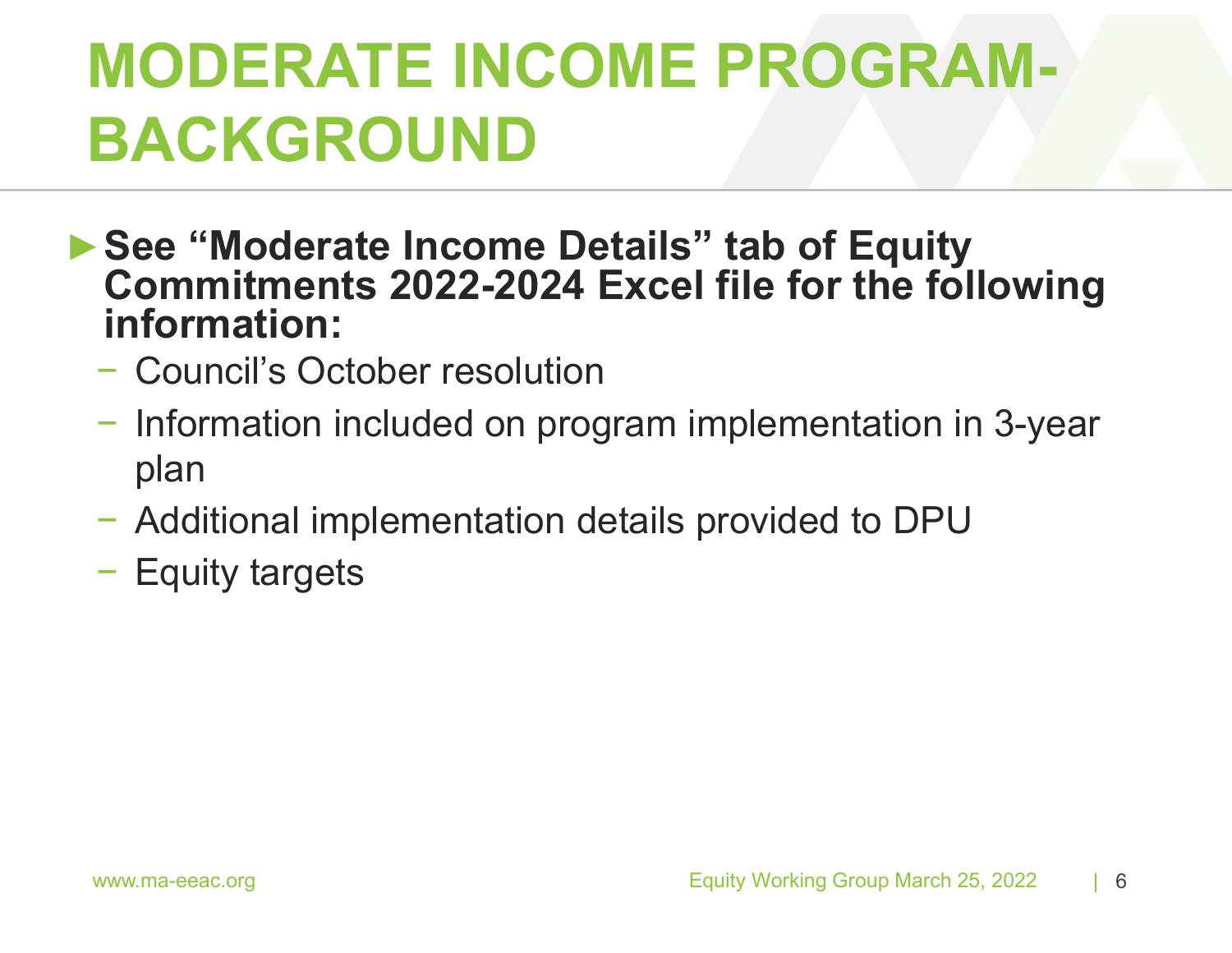#### MODERATE INCOME WEATHERIZATION

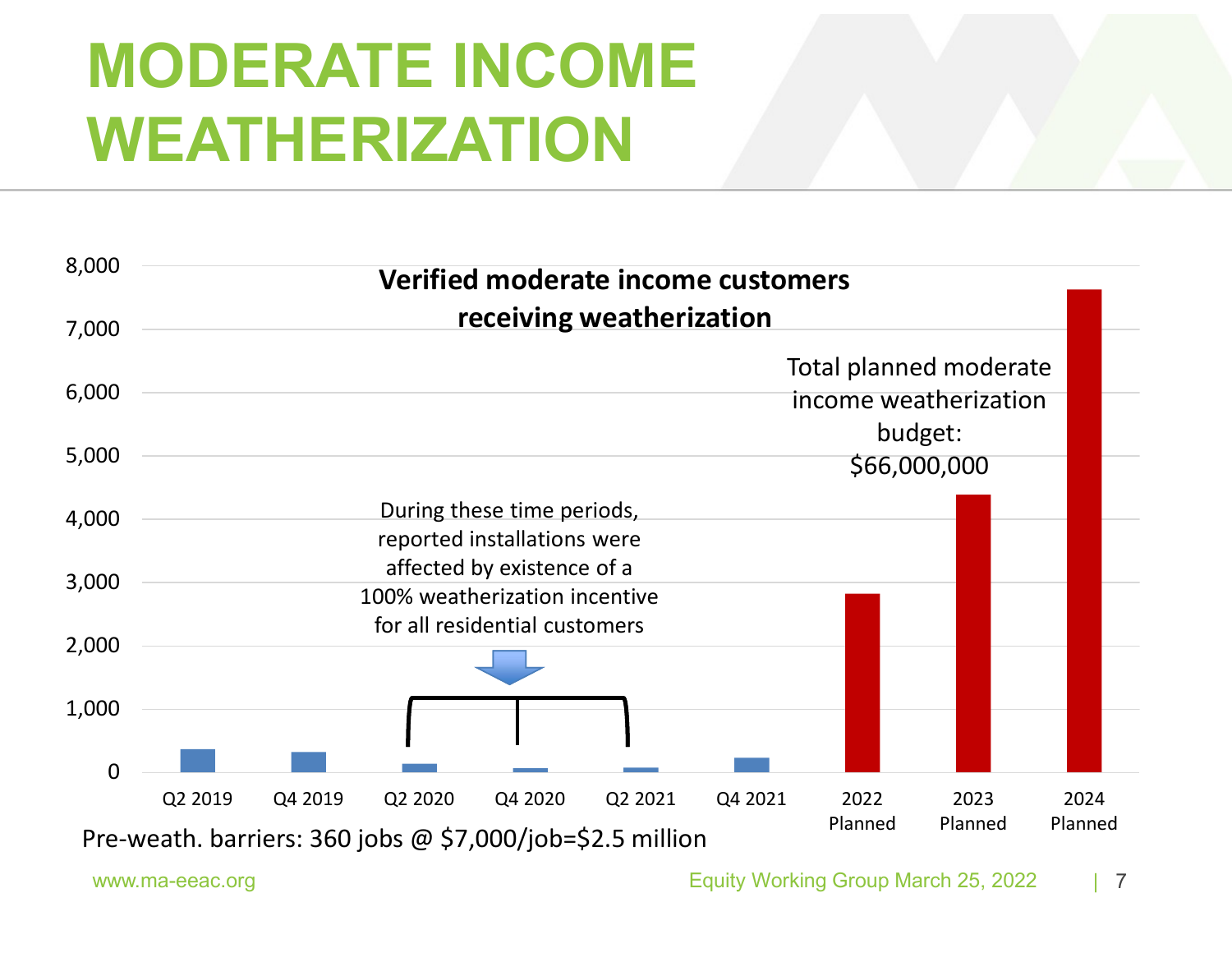#### PLANNED MODERATE INCOME HEATING EQUIPMENT 2022-2024



**2022 2023 2024**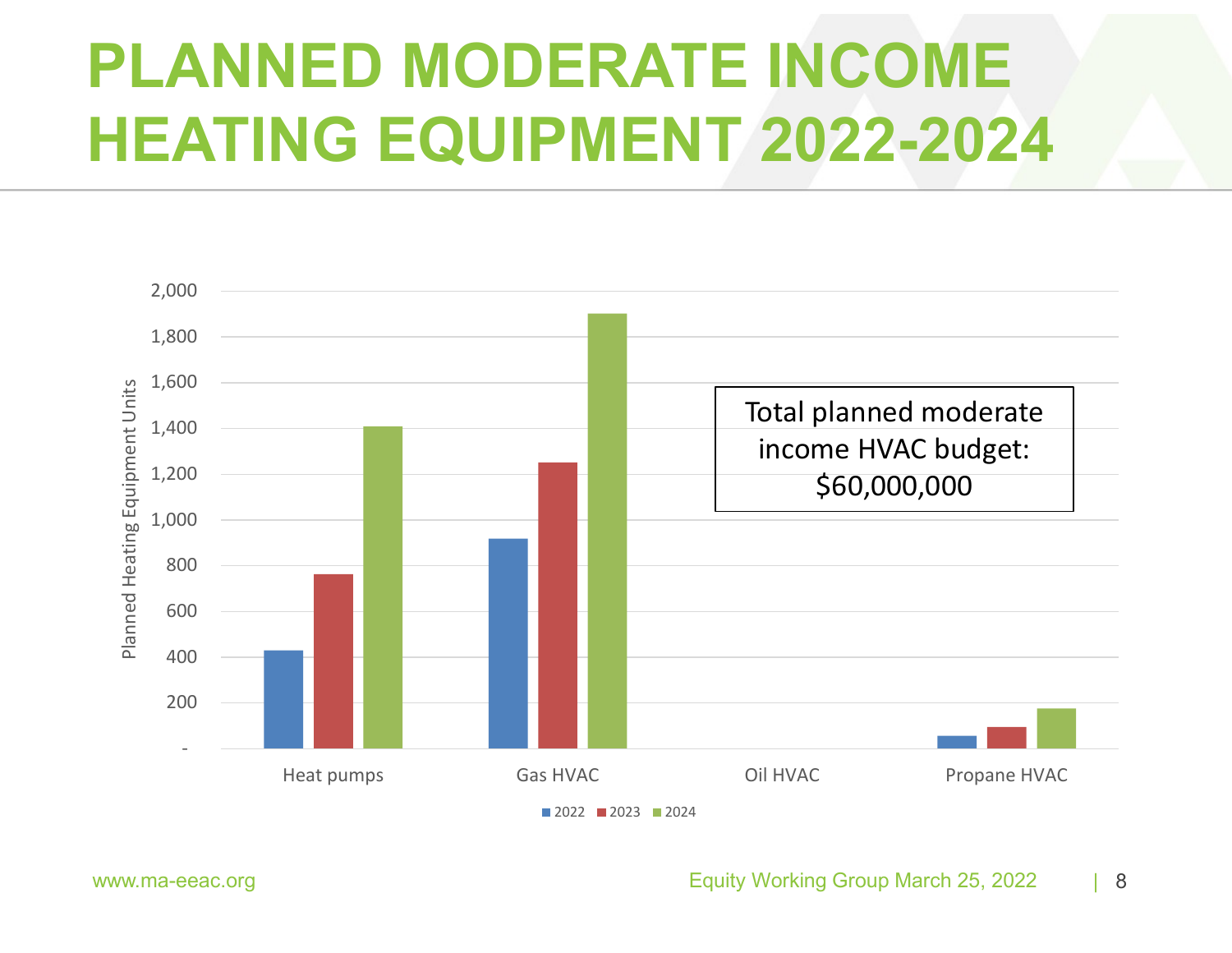# MODERATE INCOME NODERATE INCOME<br>PROGRAM UPDATES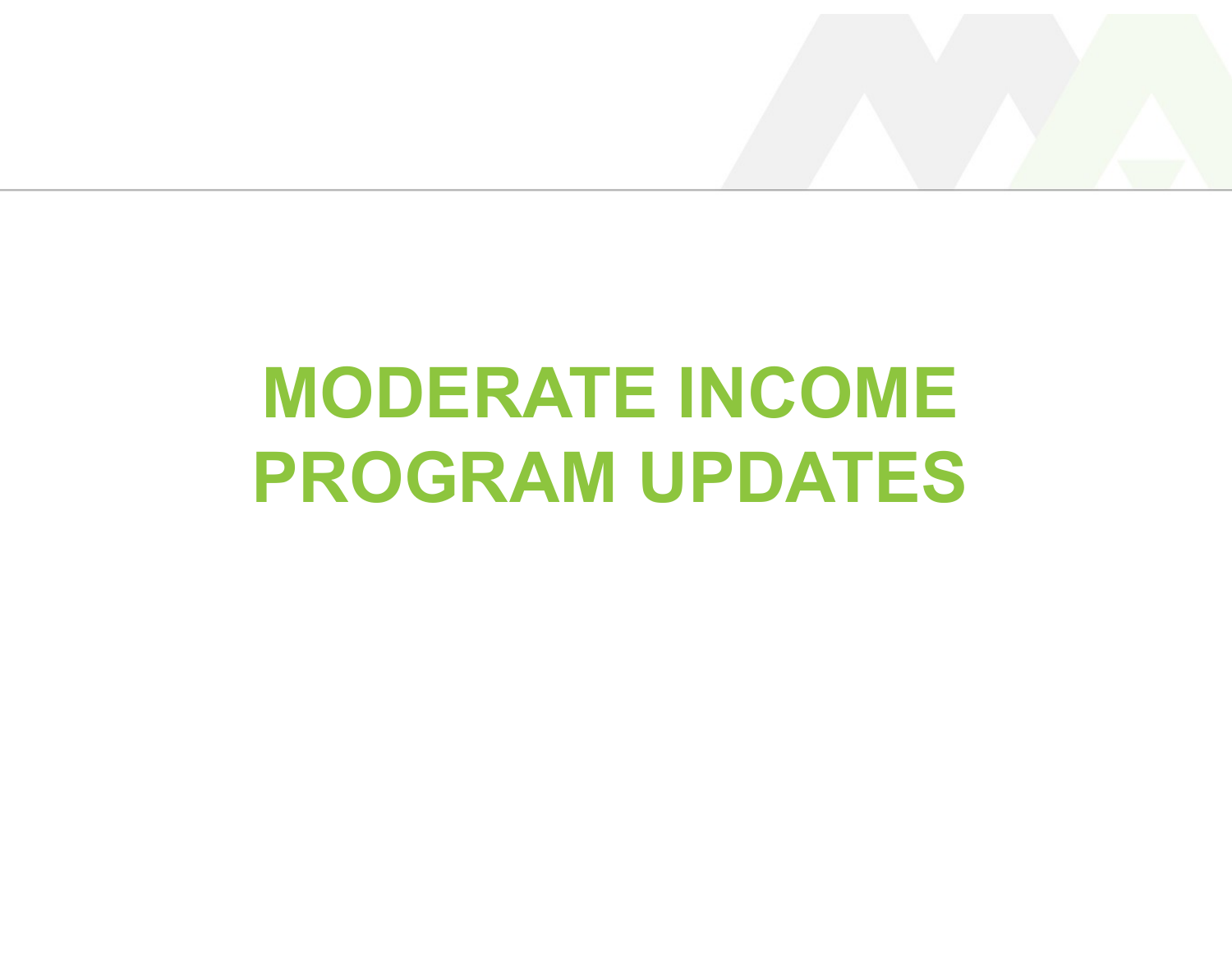#### RENTER STRATEGIC PLAN - TACTICS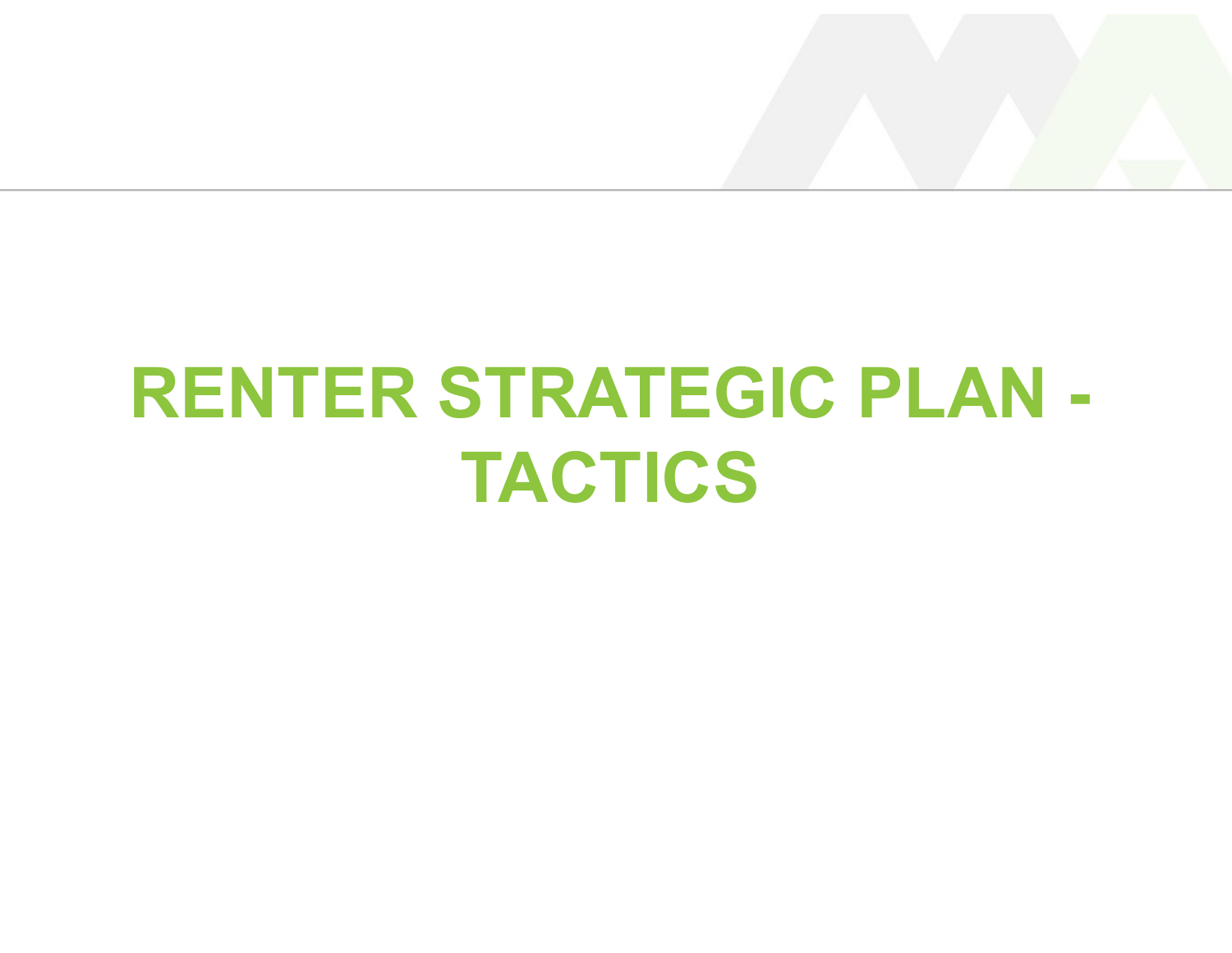#### DPU ORDER CONTENT RELATED TO EQUITY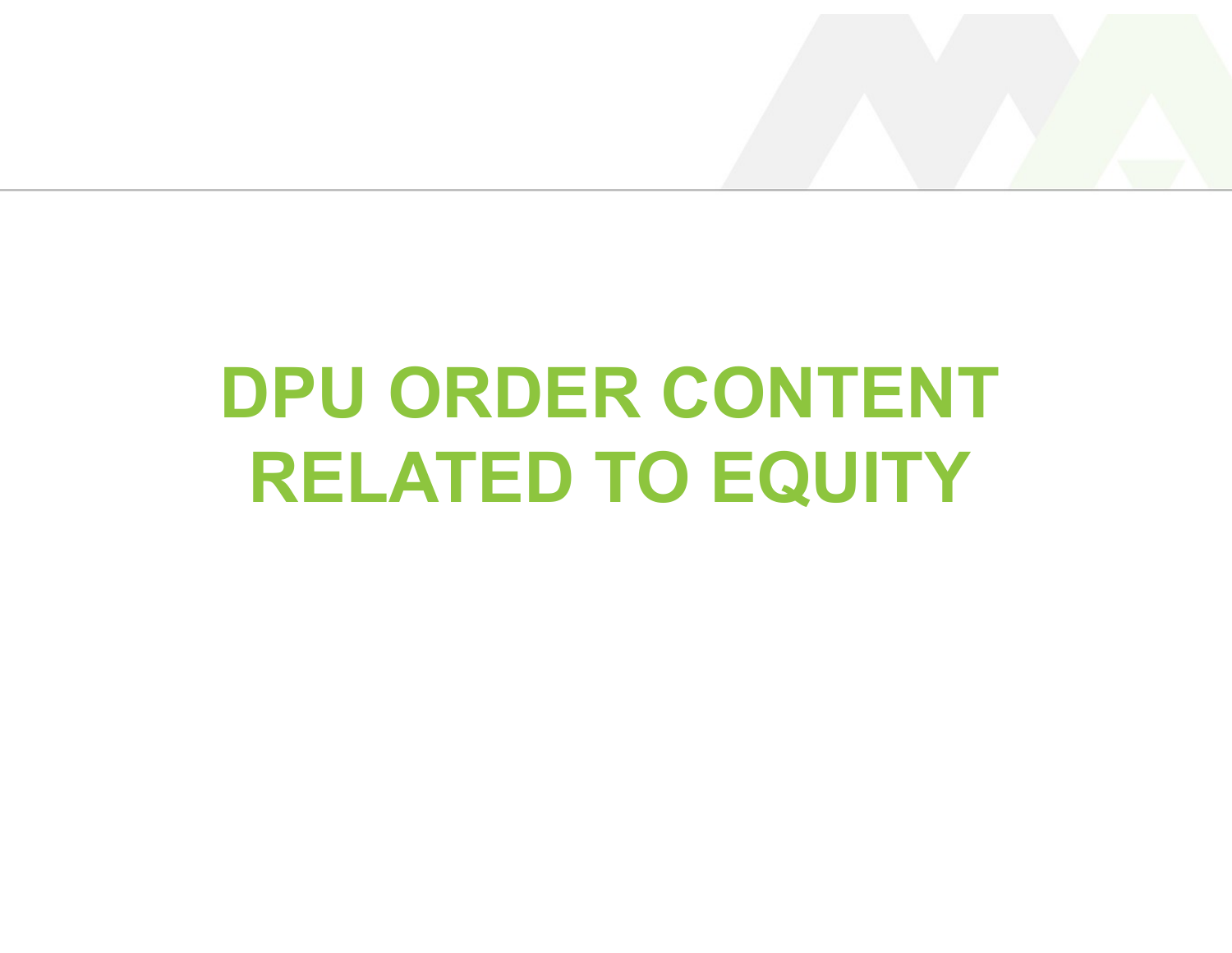### DPU ORDER EQUITY PROVISIONS – TARGETED COMMUNITIES **DPU ORDER EQUITY PROVISIONS –**<br>
FILED PLAN: 38 Targeted EJ communities using agreed-upon filters<br>
applied to EEA EJ data and PA non-participant study data<br>− At least one census block group meets the income criteria and a **DPU ORDER EQUITY PROVISIONS —**<br> **TARGETED COMMUNITIES**<br>
FILED PLAN: 38 Targeted EJ communities using agreed-upon filters<br>
applied to EEA EJ data and PA non-participant study data<br>
- At least one census block group meets t **CURCUST PROVISIONS**<br>
FILED PLAN: 38 Targeted EJ communities using agreed-upon filters<br>
FILED PLAN: 38 Targeted EJ communities using agreed-upon filters<br>
- At least one census block group meets the income criteria and at

- FILED PLAN: 38 Targeted EJ communities using agreed-upon filters FILED PLAN: 38 Targeted EJ communities using agreed-upon filters<br>applied to EEA EJ data and PA non-participant study data<br>- At least one census block group meets the income criteria and at least one additional<br>EJ criterio
	-
	-
	-
	-
	-
- Wedian nousehold income is less than 100% of state median nousehold income; and<br>Municipalities not served by PAs for either electric or gas are excluded.<br> **PU found filed criteria overly limiting and too focused on income. Property Form:** The and **PA non-participant study data**<br> **Photo CEA EJ data and PA non-participant study data**<br>
- At least one census block group meets the income criteria and at least one additional<br>
EJ criterion as def − Consumption weighted location participation rate from the<br>
Customer Profile Study does not exceed 32%;<br>
− Median household income is less than 100% of state med<br>
− Municipalities not served by PAs for either electric or
	-
	-
	-
	-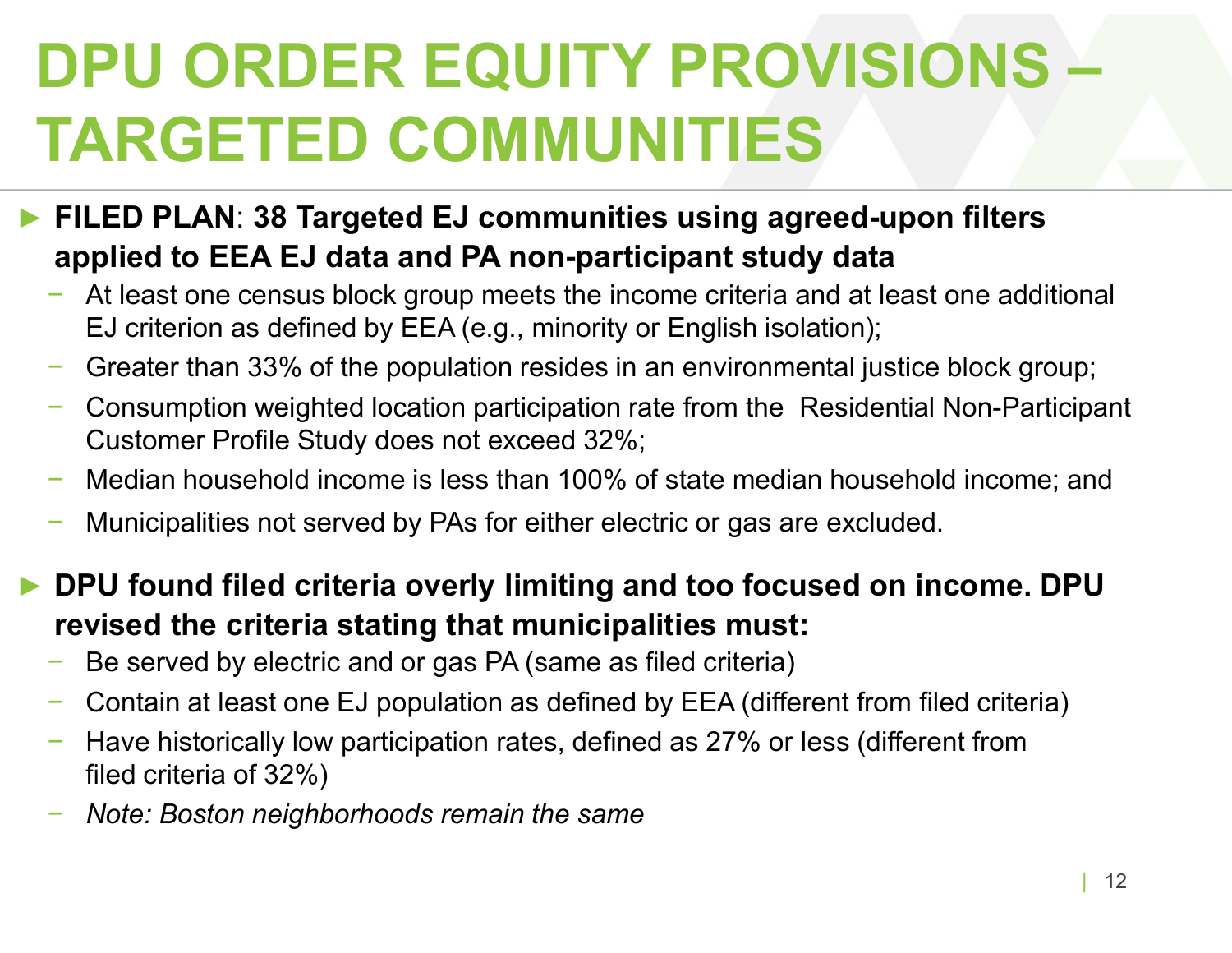# EQUITY – TARGETED COMMUNITIES

#### ►IMPLICATION:

- − The anticipated result of this change is the expansion of the Targeted EQUITY - TARGETED COMMUNITIES<br>
- The anticipated result of this change is the expansion of the Targeted<br>
Communities list from 38 to 60 communities, including Boston<br>
- 11 Communities on the original filed list dropped off
- **EQUITY TARGETED COMMUNITIES**<br>
IMPLICATION:<br>
− The anticipated result of this change is the expansion of the Targeted<br>
Communities list from 38 to 60 communities, including Boston<br>
− 11 Communities on the original filed **QUITY – TARGETED COMMUNITIES**<br>The anticipated result of this change is the expansion of the Targeted<br>Communities list from 38 to 60 communities, including Boston<br>neighborhoods.<br>11 Communities on the original filed list dr NORTRIMPUNT THE TRIMPUNT THES<br>
- The anticipated result of this change is the expansion of the Targeted<br>
Communities list from 38 to 60 communities, including Boston<br>
- 11 Communities on the original filed list dropped of **IPLICATION:**<br>The anticipated result of this change is the exp<br>Communities list from 38 to 60 communities, i<br>neighborhoods.<br>11 Communities on the original filed list dropp<br>rates above 27%: Gardner, Gloucester, Malde<br>Northa Fracking Science Communities is from 38 to 60 communities, including Boston<br>
- 11 Communities on the original filed list dropped off due to participation<br>
rates above 27%: Gardner, Gloucester, Malden, Montague, North Adam 11 Communities on the original filed list dropped off due to participation<br>rates above 27%: Gardner, Gloucester, Malden, Montague, North Adams,<br>Northampton, Palmer, Quincy, Stoughton, Wareham, and Williamstown.<br>This change
	- Northampton, Palmer, Quincy, Stoughton, Wareham, and Williamstown.<br>This change in the Targeted Communities does not affect eligibility for<br>participation and ability for PAs to prioritize certain communities<br>n Community Fir participation and ability for PAs to prioritize certain communities The Communities of the original med itst diopped on due to participation<br>
	rates above 27%: Gardner, Gloucester, Malden, Montague, North Adams,<br>
	Northampton, Palmer, Quincy, Stoughton, Wareham, and Williamstown.<br>
	This cha This change in the Targeted Communities does not affect eligibility for<br>This change in the Targeted Communities does not affect eligibility for<br>participation and ability for PAs to prioritize certain communities<br>in Communi

- 
-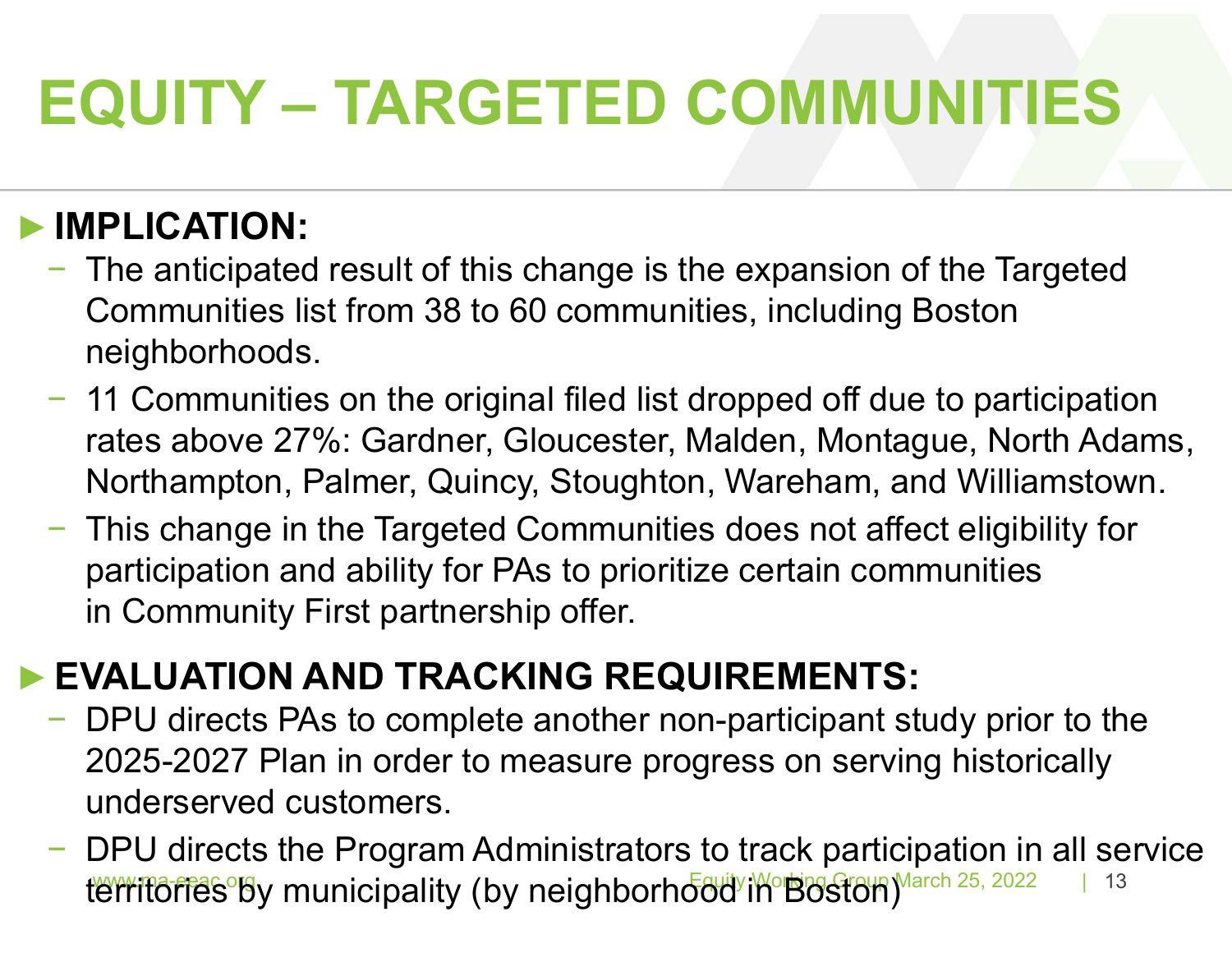### Based on the DPU Order, the expected communities to be included on the list of targeted equity community list are below: Based on the DPU Order, the expected communities to be<br>
included on the list of targeted equity community list are<br>
below:<br>
▶ Green Text: New Communities<br>
▶ Red Text: Communities on the original list filed with the Plan<br>

- **Green Text: New Communities**
- **Black Text: Communities on the original list filed with the Plan**
- 

Fairhaven Lowell Swansea<br>
Harhaven Lynn Taunton Marion Tisbury<br>
He Falmouth Marion Tisbury<br>
Ewater Fitchburg Methuen<br>
ton Georgetown Nantucket Webster<br>
Institute Webster<br>
Insurance Harmilton North Attleborough West Springf Acushnet Adams Aquinnah Attleboro Avon Fairhaven Barnstable Bourne Falmouth **Bridgewater** Brockton Georgetown Brookfield Great Barrington New Bedford Chatham Hamilton Morth Attleborough West Springfield Montague Chelsea Hardwick Chicopee Harwich Dartmouth Haverhill Pittsfield Dennis Holbrook Everett Fall River Lynn **Fitchburg** Haverhill

Edgartown Lawrence Hardwick Oak Bluffs Harwich Peabody Lowell **Methuen Nantucket** 

Randolph

East Bridgewater Huntington Eastham Lanesborough Lawrence Southbridge Polytiester Lee Springfield Lynn Taunton Marion Tisbury **Dowbury** Pittsfield Worcester Fall Randolph Yarmouth Chaughton Revere **Somerville** Swansea Warren Webster **Westport Winchendon** 

Gardner **Gloucester** Malden **Montague** North Adams **Northampton** Palmer **Quincy Stoughton** Equity Working Group March 26 122 | 14 New Bedford West Brookfield Allston **Brighton Dorchester** East Boston Fenway Mattapan Mission Hill Roxbury

Williamstown